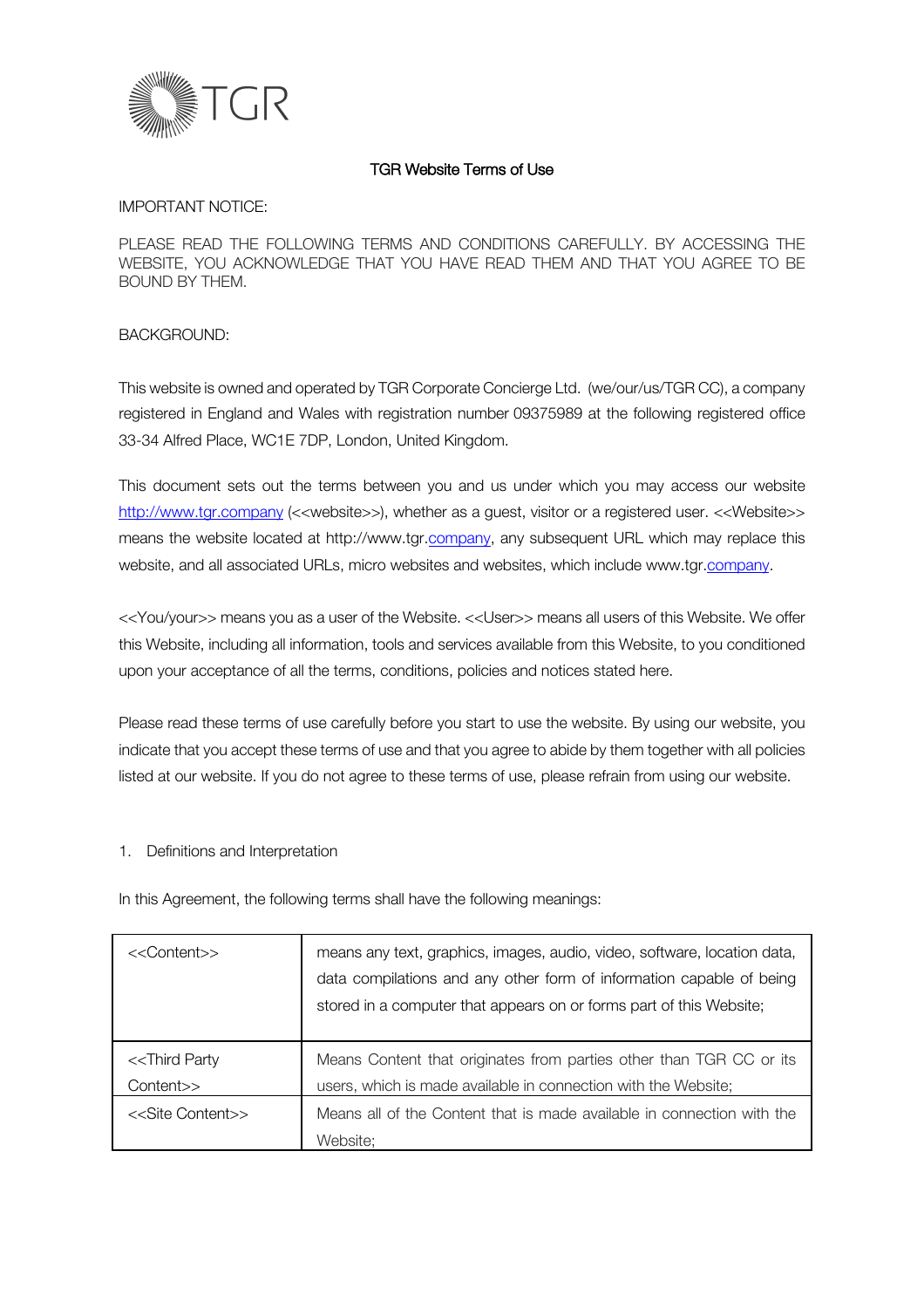

| < <service>&gt;</service>    | Means collectively any online facilities, tools, services or information that<br>TGR CC makes available through the Website either now or in the future;                                                                                                                                                                                                                                                         |
|------------------------------|------------------------------------------------------------------------------------------------------------------------------------------------------------------------------------------------------------------------------------------------------------------------------------------------------------------------------------------------------------------------------------------------------------------|
| < <system>&gt;</system>      | Means any online communications infrastructure that TGR CC makes<br>available through the Website either now or in the future. This includes,<br>but is not limited to, web-based email, message boards, live chat facilities<br>and email links;                                                                                                                                                                |
| < <user users="">&gt;</user> | Means you and/or any third party who accesses browses, subscribes,<br>crawls, scrapes, or in any way uses the Website and is not employed by<br>TGR CC and acting in the course of their employment;                                                                                                                                                                                                             |
| < <you your="">&gt;</you>    | Refer to you, as a user of the Website;                                                                                                                                                                                                                                                                                                                                                                          |
| < <website>&gt;</website>    | Means the website that you are currently using and any sub-domains of<br>this site including all/any mobile applications that link to or reference<br>these Terms unless expressly excluded by their own terms and<br>conditions. The Website consists of public areas with unrestricted<br>access and private areas with restricted access. Any reference to the<br>Website is intended to apply to both areas; |

# 2. Intellectual Property

2.1 All Content included on the Website, including, but not limited to, text, graphics, logos, icons, images, sound clips, video clips, data compilations, page layout, underlying code and software is the property of TGR CC, and is used under Licence by Agent and our affiliates or other relevant third parties. By continuing to use the Website, you acknowledge that such material is protected by applicable United Kingdom and International intellectual property and other relevant laws.

2.2 Subject to sub-clause 2.3, you may not reproduce, copy, distribute, store or in any other fashion re-use material from the Website unless otherwise indicated on the Website or unless given express written permission to do so by TGR CC.

2.3 Material from the Website may be re-used without written permission where any of the exceptions detailed in Chapter III of the Copyright Designs and Patents Act 1988 apply.

2.4 The Intellectual Property Rights subsisting in Third Party Content of any listings or products on the Website shall remain and belong to the owners of the said items unless it is expressly stated otherwise and these are not covered by any permission granted by these Terms and Conditions to use Content from the Website.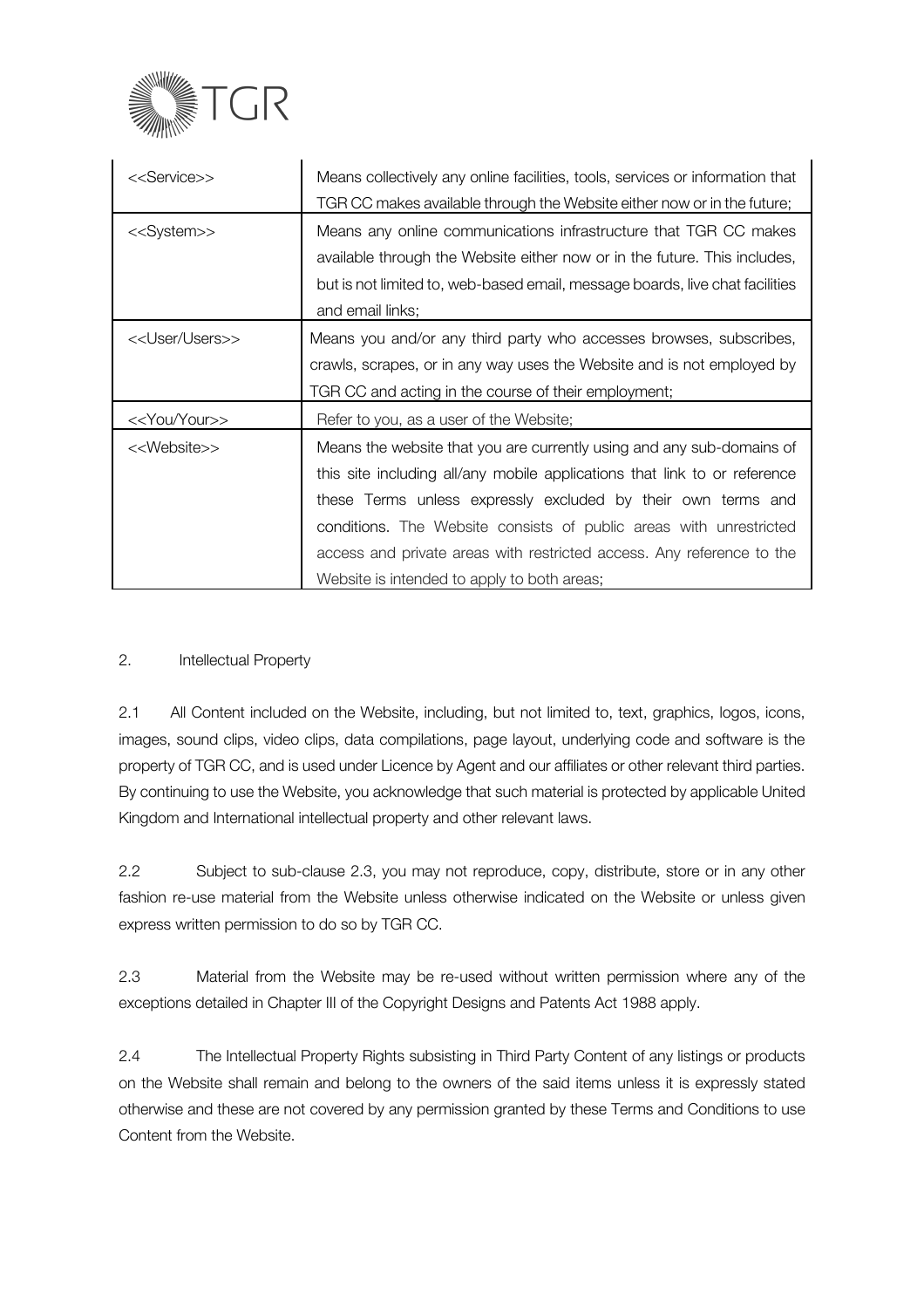

### 3. Links to Other Websites

This Website may contain links to other sites. Unless expressly stated, these sites are not under the control of TGR CC or that of our affiliates. We assume no responsibility for the content of such Websites and disclaim liability for any and all forms of loss or damage arising out of the use of them. The inclusion of a link to another site on this Website does not imply any endorsement of the sites themselves or of those in control of them.

### 4. Links to this Website

Those wishing to place a link to this Website on other sites may do so only to the home page of the site www.tgr.company. Deep linking (i.e. links to specific pages within the site) requires the express permission of TGR. To find out more, please contact us by email at info@tgr.company

### 5. Privacy & Cookies

5.1 Use of the Website is also governed by our Privacy Policy which is incorporated into these terms and conditions by this reference.

5.2 The Website places cookies onto your computer or device. Details of the cookies and your legal rights with respect to them are included in our Privacy Policy. By accepting these terms and conditions, you are giving consent to TGR CC to place cookies on your computer or device. Please read the information contained in the Cookies Policy prior to acceptance.

5.3 If you wish to delete cookies which have been placed, you should refer to your Internet browser's Help menu for instructions on how to do this.

5.4 You represent that you have read and understood our Privacy Policy. Note that TGR CC may disclose information about you to third parties if, in TGR's reasonable opinion, such disclosure is reasonably necessary to (i) take action regarding suspected illegal activities; (ii) enforce or apply these Terms and Privacy Policy; (iii) comply with legal process or other government inquiry, such as a search warrant, subpoena, statute, judicial proceeding, or other legal process served on TGR or its associated or group companies; or (iv) protect TGR's rights, reputation, and property, or that of users, affiliates, or the public. If you use the Site outside the United Kingdom, you consent to having your personal data transferred to and processed in the United Kingdom.

#### 6.Disclaimers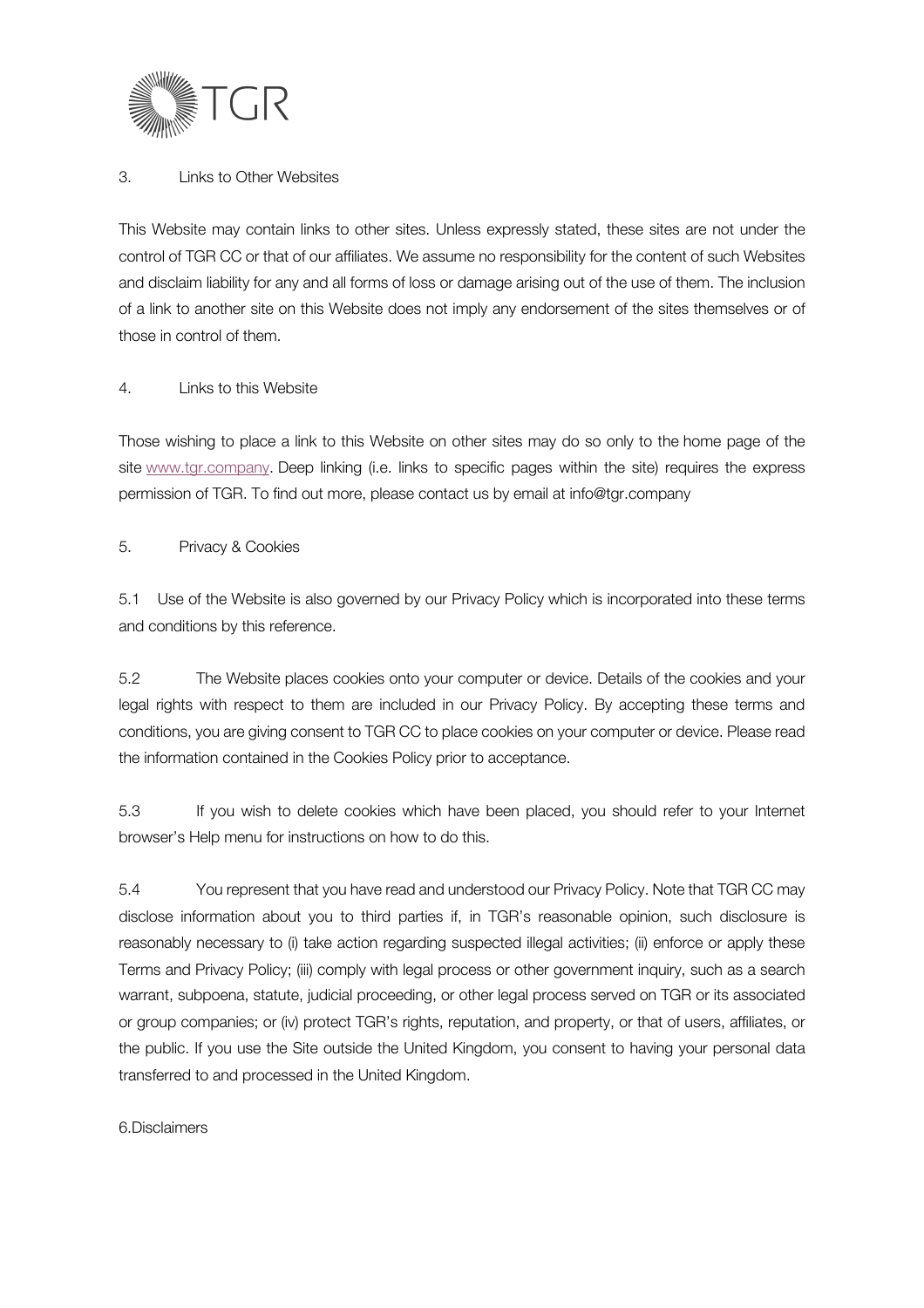

6.1 TGR CC makes no warranty or representation that the Website will meet your requirements, that it will be of satisfactory quality, that it will be fit for a particular purpose, that it will not infringe the rights of third parties, that it will be compatible with all systems, that it will be secure and that all information provided will be accurate. We make no guarantee of any specific results from the use of our Service.

6.2 No part of this Website is intended to constitute advice, and the Content of this Website should not be relied upon when making any decisions or taking any action of any kind.

6.3 Whilst TGR uses reasonable endeavours to ensure that the Website is secure and free of errors, viruses and other malware, all Users are advised to take responsibility for their own security, that of their personal details and their computers.

6.4 Whilst every reasonable effort has been made to ensure that all pricing and/or other information or representation of products or services and/or descriptions of products or services are accurate, TGR is not responsible for any variations from these descriptions.

6.5 TGR CC, despite its competence and careful choice of Contracted and authorised partners, cannot guarantee the total absence of inaccuracies in relation to the services they provide, and therefore does not carry any responsibility for any mistakes in the information that is provided about their services, as well as no responsibility in relation to any harm caused by the existence of such errors.

6.6 TGR CC are not responsible for the quality and security of any contracted services that they may use, and they carry no liability, as permitted by law, in cases where loss or damage is caused to any party.

6.7 TGR CC shall not be liable to the User for the quality and security of any communication channels used in relation to TGR CC, as well as for any loss or damage caused to the User because of using substandard or insecure communication channels.

7. Availability of the Website and Modifications

7.1 The Service is provided <<as is>> and on an <<as available>> basis. TGR gives no guarantee or warranty that the Service will be free of defects and / or faults. To the maximum extent permitted by the law, TGR CC provides no warranties (express or implied) of fitness for a particular purpose, accuracy of information, compatibility and satisfactory quality.

7.2 TGR CC accepts no liability for any disruption or non-availability of the Website resulting from external causes including, but not limited to, ISP equipment failure, host equipment failure,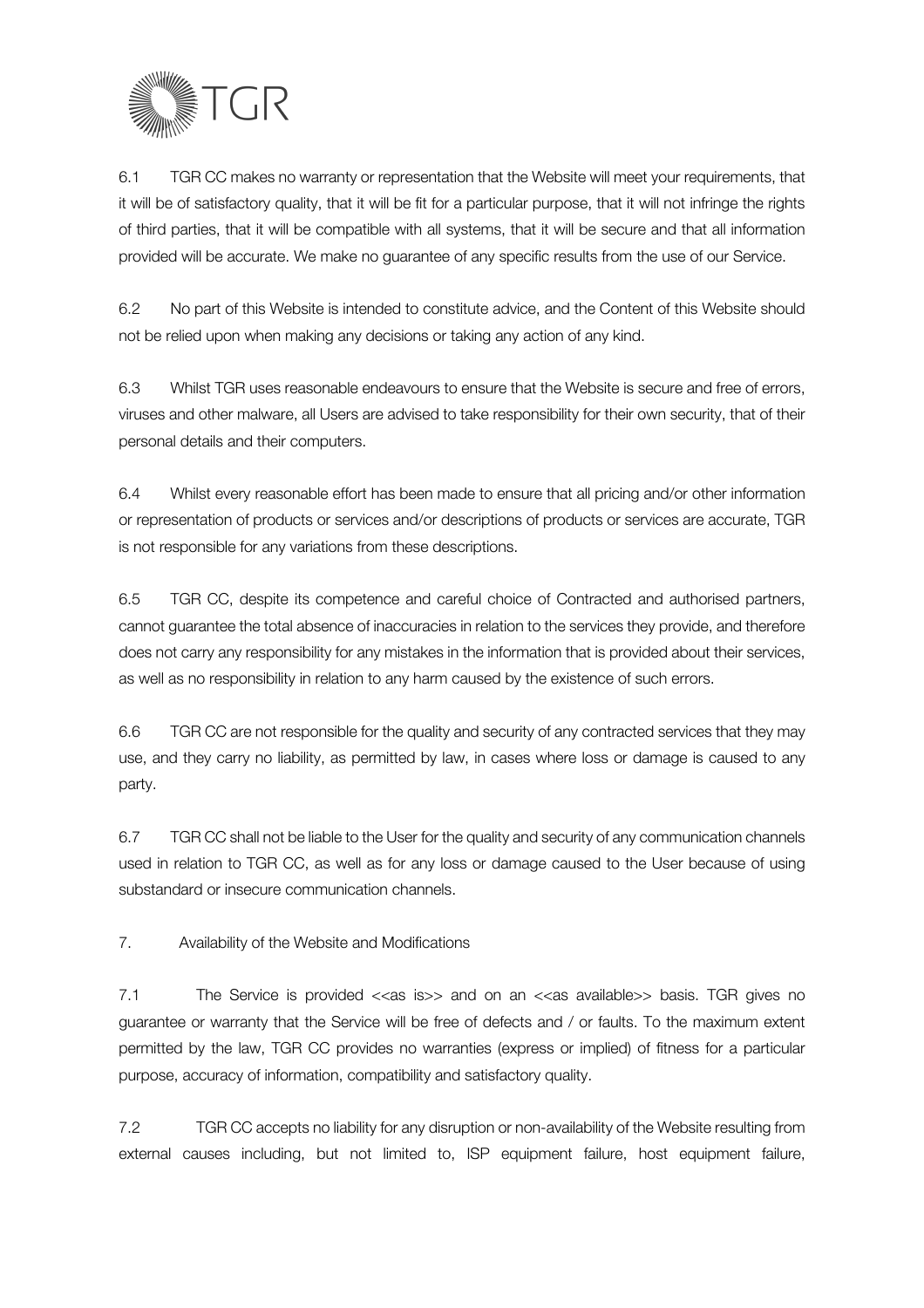

communications network failure, power failure, natural events, acts of war or legal restrictions and censorship.

7.3 TGR CC reserves the right to alter, suspend or discontinue any part (or the whole of) the Website including, but not limited to, the products and/or services available. These Terms and Conditions shall continue to apply to any modified version of the Website unless it is expressly stated otherwise.

7.4 TGR may modify the Terms from time to time. You understand and agree that your access to or use of the Site is governed by the Terms effective at the time of your access to or use of the Site. If we make material changes to these Terms, and if you have a user account, we will notify you by email or by posting a notice on the Site prior to the effective date of the changes. You should revisit these Terms on a regular basis as revised versions will be binding on you. Any such modification will be effective upon our posting of new Terms. You understand and agree that your continued access to or use of the Website after the effective date of modifications to the Terms indicates your acceptance of the modifications.

8. Use of Communications Facilities

8.1 When using the enquiry form or any other System on the Website or any other form of communication with TGR CC, you should do so in accordance with the following rules:

8.1.1 You must not use obscene or vulgar language;

8.1.2 You must not submit Content that is unlawful or otherwise objectionable. This includes, but is not limited to, Content that is abusive, threatening, harassing, defamatory, ageist, sexist or racist;

8.1.3 You must not submit Content that is intended to promote or incite violence;

8.1.4 It is advised that submissions are made using the English language as we may be unable to respond to enquiries submitted in any other languages;

8.1.5 The means by which you identify yourself must not violate these terms of use or any applicable laws;

8.1.6 You must not impersonate other people;

8.1.7 You must not use our System for unauthorised mass-communication such as <<spam>> or <<junk mail>>.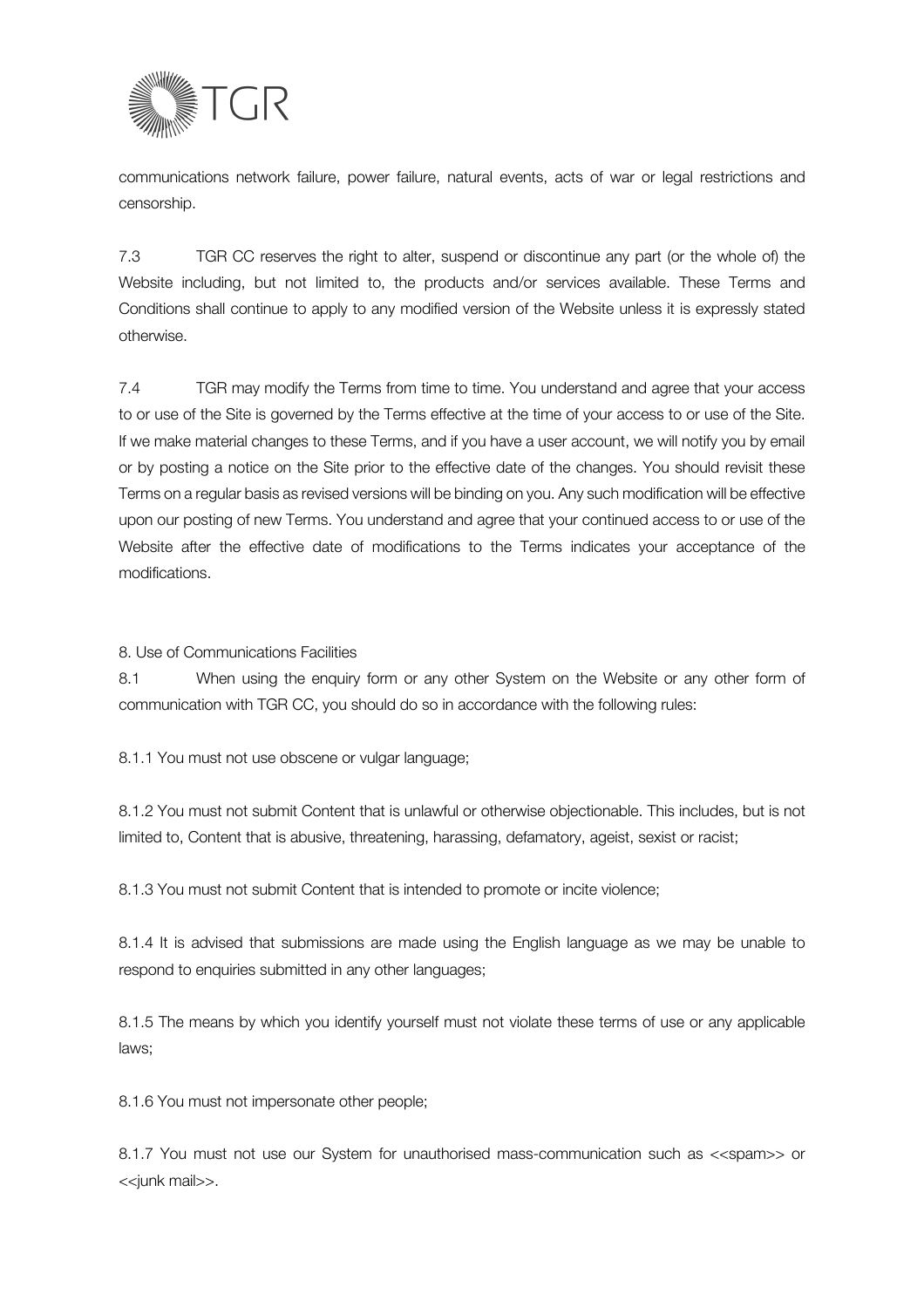

8.2 You acknowledge that TGR CC reserves the right to monitor any and all communications made to us or using our System.

8.3 You acknowledge that TGR CC may retain copies of any and all communications made to us or using our System.

8.4 You acknowledge that any information you send to us through our System may be modified by us in any way and you hereby waive your moral right to be identified as the author of such information. Any restrictions you may wish to place upon our use of such information must be communicated to us in advance, and we reserve the right to reject such terms and associated information.

8.5 In order to use the enquiry form and any other communication facility that may available on this Website or which may be added in the future, you are required to submit certain personal details. By continuing to use this Website, you represent and warrant that:

8.5.1 Any information you submit is accurate and truthful; and

8.5.2 You will keep this information accurate and up-to-date.

9. Limitation of Liability & User Responsibility

PLEASE READ THIS SECTION CAREFULLY SINCE IT LIMITS THE LIABILITY OF TGR AND YOU ARE GIVING UP LEGAL RIGHTS BY AGREEING TO THESE TERMS. IF YOU ARE UNSURE ABOUT THIS OR ANY OTHER SECTION OF THESE TERMS, PLEASE SEEK LEGAL ADVICE FROM A LEGAL PROFESSIONAL PRIOR TO ACCESSING OR USING THE WEBSITE. BY ACCESSING OR USING THE WEBSITE, YOU REPRESENT THAT YOU HAVE READ, UNDERSTOOD, AND AGREE TO THESE TERMS, INCLUDING THIS SECTION.

9.1 To the maximum extent permitted by law, TGR CC accepts no liability for any direct or indirect loss or damage, foreseeable or otherwise, including any indirect, consequential, special or exemplary damages arising from the use of the Website or any information contained therein. Users should be aware that they use the Website and its Content at their own risk.

9.2 Nothing in these terms and conditions excludes or restricts TGR's liability for death or personal injury resulting from any negligence or fraud on the part of TGR CC.

9.3 The Website is provided by TGR CC upon the strict understanding that your use of the site is at your absolute own risk and discretion. TGR CC makes no claim or promise about the quality, accuracy,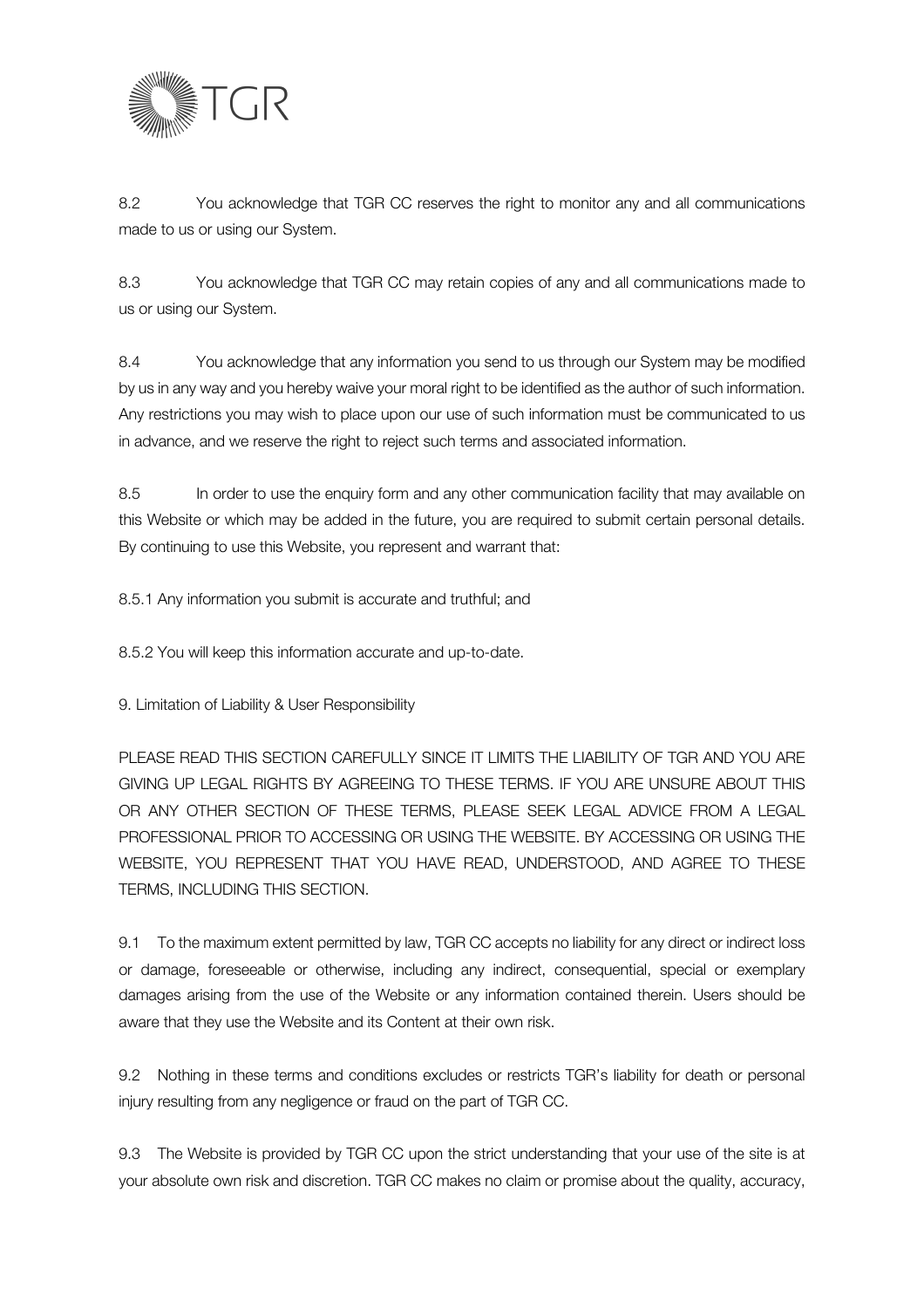

or reliability of the Website, its safety or security, or the Website content. Accordingly, TGR CC is not liable to you for any loss or damage that may arise, for example, from the site's inoperability, unavailability or security vulnerabilities or from your reliance on the quality, accuracy, or reliability of any information, listings, ratings or reviews used on, found on or made available through the Website.

9.4 TGR CC makes no claim or promise with respect to any third party or any other businesses or advertisers listed on the Website and TGR CC is not liable for any loss or damage arising therefrom or thereby including, but not limited to, any actions or omissions.

9.5 TGR CC makes no warranties, whether express or implied as to the products or services listed on the Website or advertised thereon or offered by third parties on the Website; and no oral or written information or advice provided to you by a representative of TGR CC shall create a representation or warranty.

9.6 The only right and remedy you will have in case of any grievance, claim or dissatisfaction relating to the Website, the related services, or any other related matter shall be your right to terminate and discontinue access to, or use of the Website.

9.7 TGR's maximum aggregate liability to you for any losses or damages that you may suffer in connection with the Website or these terms shall be limited to the amount paid, if any, by you to TGR CC in connection with the Website in the 12 months prior to the action giving rise to liability, or £100 (one hundred pounds only), whichever is the greater sum.

9.8 TGR CC accepts no liability for any indirect, special, incidental, punitive, exemplary or consequential damages, loss of profits, costs, business interruption, reputational harm, or loss of information or data or any other financial loss or damage howsoever arising.

9.9 In the event that any of these terms are found to be unlawful, invalid or otherwise unenforceable, that term is to be deemed severed from these terms and conditions and shall not affect the validity and enforceability of the remaining terms and conditions. This term shall apply only within jurisdictions where a particular term is illegal.

#### 10. No Waiver

In the event that any party to these Terms and Conditions fails to exercise any right or remedy contained herein, this shall not be construed as a waiver of that right or remedy.

11. Previous Terms and Conditions